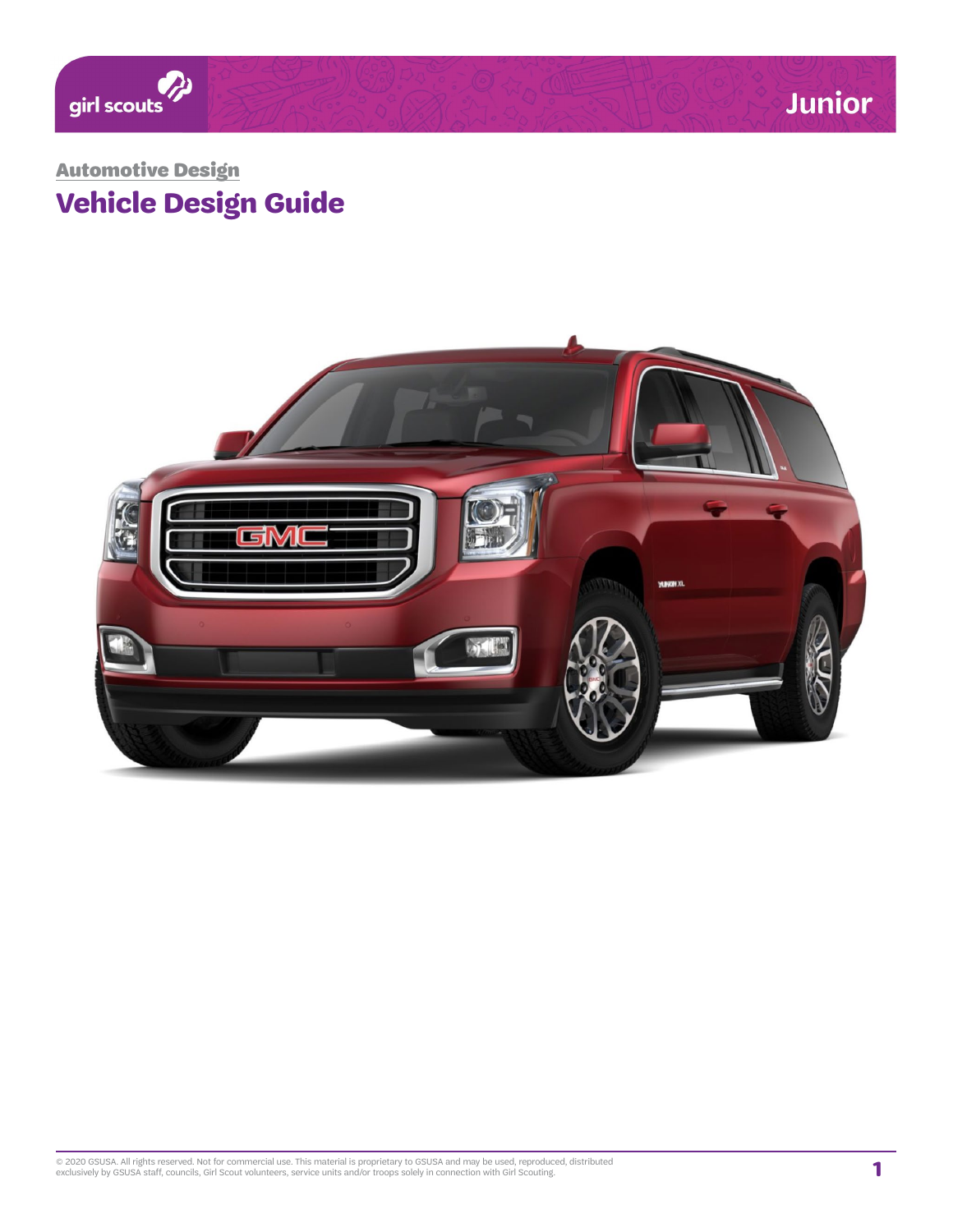

# **For Step Two: Conduct Automotive Market Research**

Automotive designers ask their customers, the people who will be buying the cars they design, what they want and need. They use market research, where they conduct interviews or surveys, to gather a lot of information, or data. They can use the data to look for trends and find out what groups of people want for a new vehicle.

When you design a new vehicle, you can interview your customers to find out what they want and need from a vehicle! Then, you can use their answers to make a vehicle that's just right for them.

So, meet your customer! For this design challenge, design a vehicle for:



- **T** Someone who uses a wheelchair: I use a wheelchair to get around. I use my arms to drive my car. Most people push on gas and brake pedals with their feet to make their cars go or stop, but I have special hand controls to do that. Right now, someone has to get my wheelchair in and out of my trunk for me, so it would be nice if I were able to get it in and out easily, too.
- $\Box$  A school bus driver and students: Every weekday, I drive a bus to bring kids to school. I drive two shifts. First, I take preschool and elementary-school aged kids to school. After that, I take high schoolers to school. In the afternoon, I take both groups home again. I usually have about 30 kids on my bus. Some of them play in the band or orchestra and bring their instruments back and forth. Lots of kids want to do their homework on the bus, but they need WiFi or a light to read by and we don't have that.
- $\Box$  A camp counselor and campers: I'm a summer camp counselor for 10-12 year old kids. My group is usually about 8-10 kids. We go on lots of adventures, and sometimes we need to drive someplace to go hiking, camping, kayaking, canoeing, or horseback riding. I usually bring the equipment, like camping stuff or kayaks with me. We often go to the mountains and the beach, so sometimes we have a long drive. We like to listen to music, too. The kids get hungry, thirsty, and really dirty while we're out and about, but we have a lot of fun.
	- Your own customer and mobility problem: Choose your own customer and mobility problem. Identify your customer and problem by asking yourself questions like, " Who's the customer? What's their problem? Why does the customer need a specialized vehicle? Why can't a regular car meet their needs?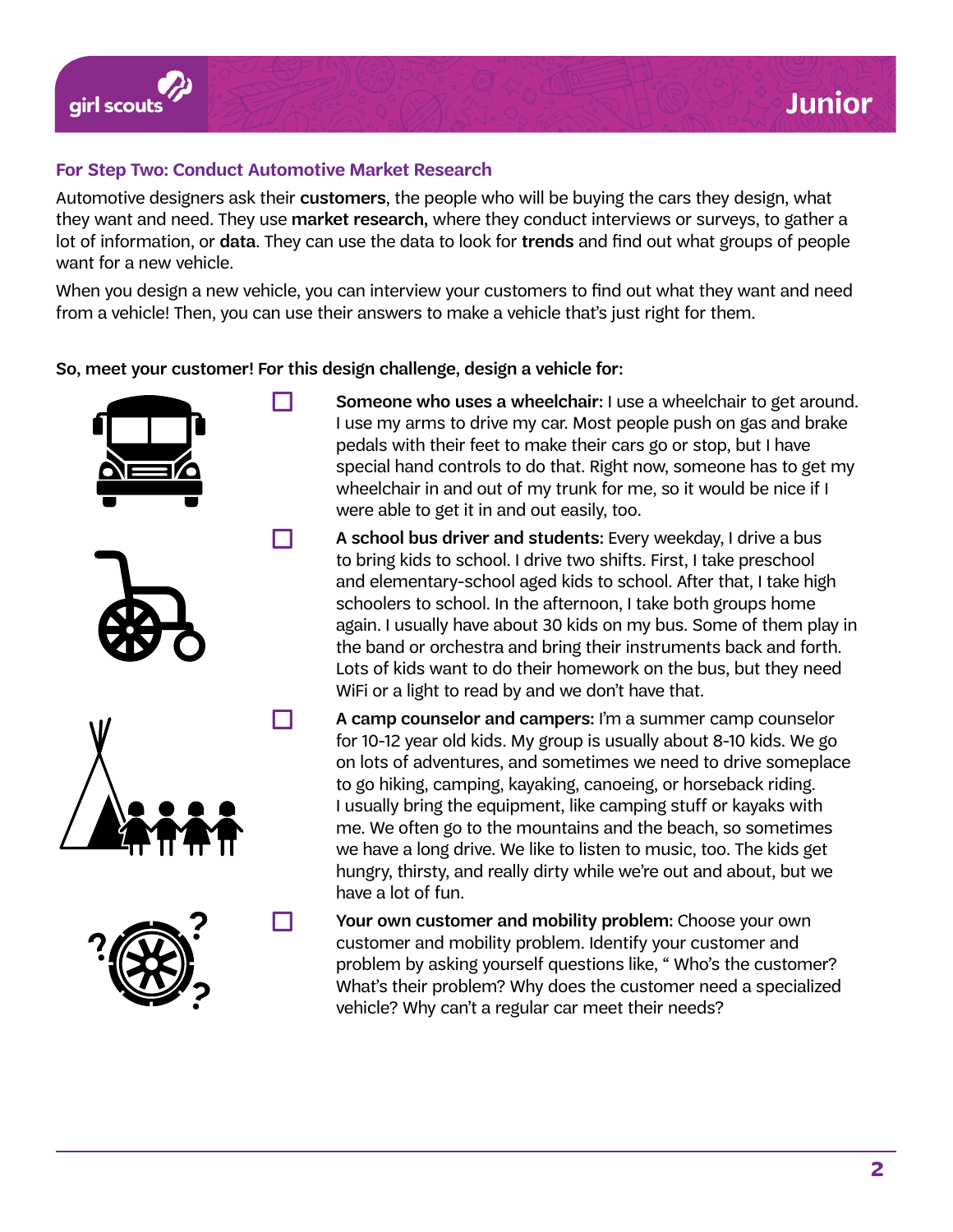# **For Step Two: Conduct Automotive Market Research (continued)**

| <b>Market Research Questions</b>                               |  |  |
|----------------------------------------------------------------|--|--|
| Where are you going?                                           |  |  |
| Why are you going there?                                       |  |  |
| Who else needs to go?<br>How many passengers?                  |  |  |
| How fast do you need to<br>get there?                          |  |  |
| What cargo do you need<br>to bring with you?                   |  |  |
| What makes mobility hard<br>for you?                           |  |  |
| <b>Customer Likes and Dislikes Questions</b>                   |  |  |
| What colors do you like or<br>dislike and why?                 |  |  |
| What kinds of materials<br>do you like or dislike and<br>why?  |  |  |
| What kinds of bumpers,<br>lights, or windows do you<br>prefer? |  |  |
| What other kinds of style<br>or flair do you want?             |  |  |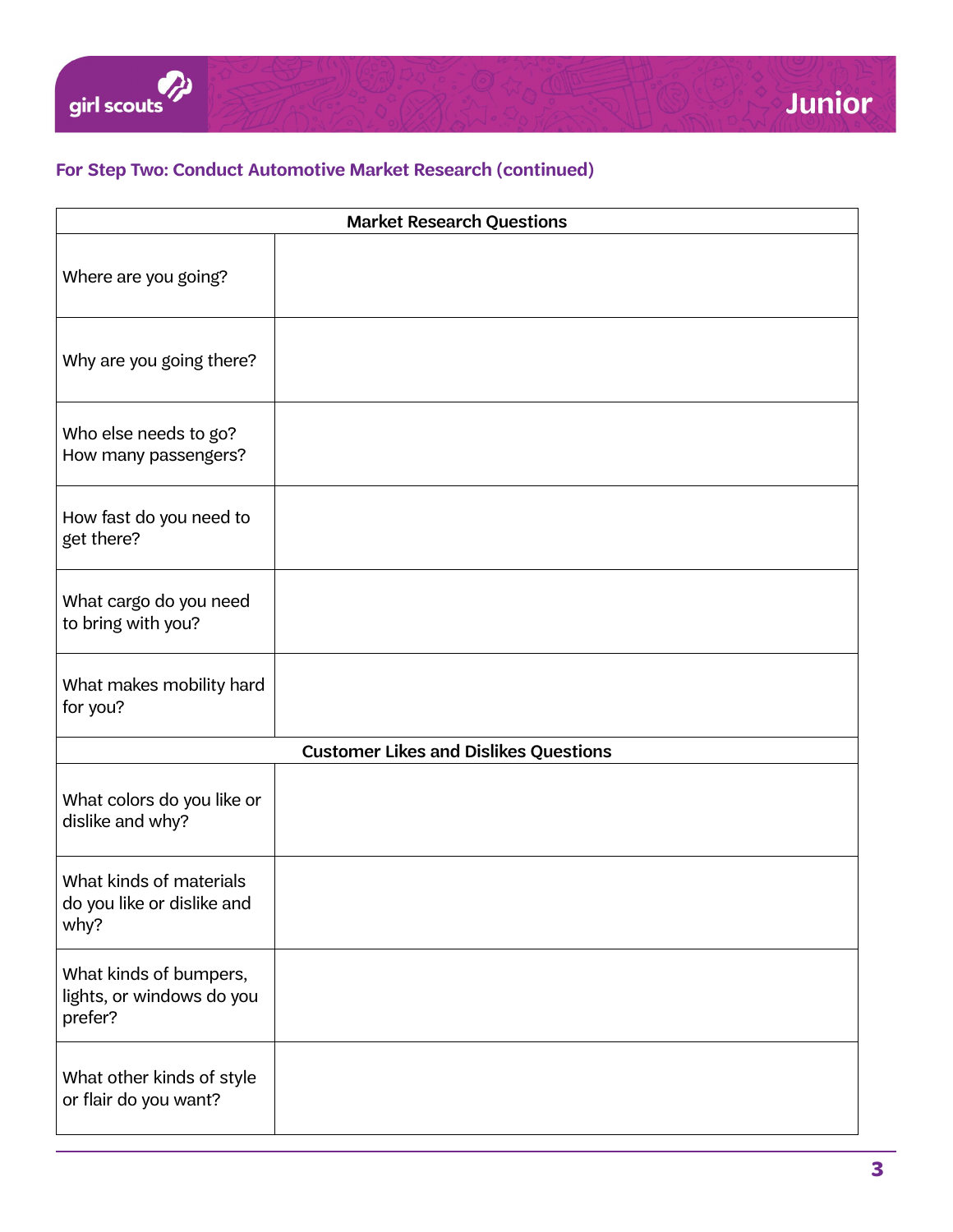## **For Step Three: Create Your Vehicle's Design Criteria**

Creative designers get to imagine what new vehicles will look like. They have the job of deciding on the design criteria for new vehicles. Criteria is a list of things that a product, such as a car, needs to have. The criteria includes the parts all vehicles have, like an engine, wheels, and axles, and other parts, or design features, to make the new vehicle especially useful. For example, heated seats are great if you live in a cold place, and cell phone chargers are helpful features for people on the move.

Once you know what vehicle parts to include and more about what your customer wants and needs, you can use what you've learned to decide on the criteria for your specialized vehicle.

| Criteria for the Interior (Inside)                                                                            |                         |  |
|---------------------------------------------------------------------------------------------------------------|-------------------------|--|
| <b>Required Parts</b>                                                                                         | <b>Special Features</b> |  |
| Steering wheel<br>Dashboard<br>Seats<br>Seatbelts<br>Gear shift                                               |                         |  |
| <b>Materials</b>                                                                                              |                         |  |
| Plastic<br>Fiberglass<br>Wood<br>Aluminum<br>Metal<br>Leather<br>Cloth<br>Carpet<br>Rubber<br>Chrome<br>Paint |                         |  |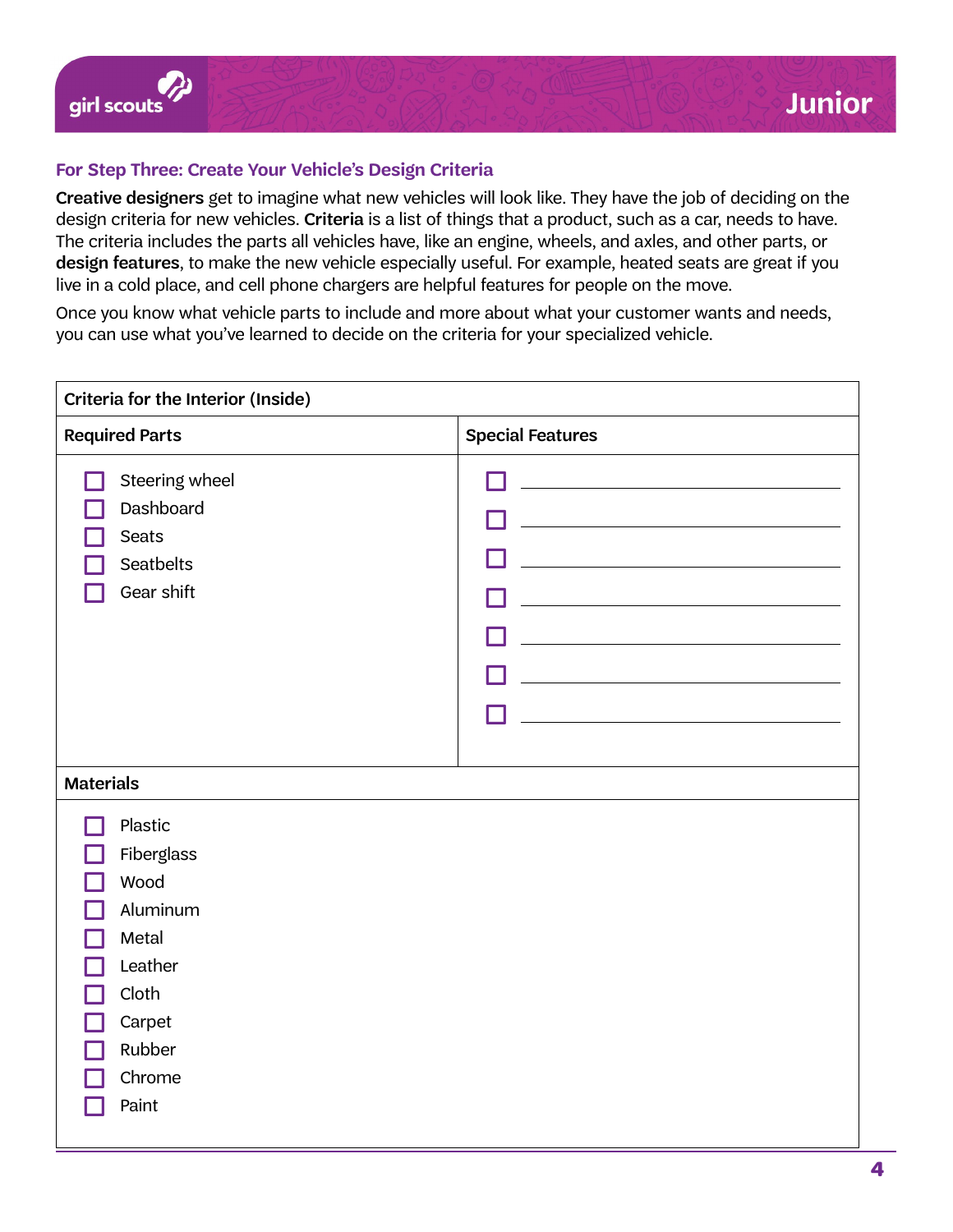

# **For Step Three: Create Your Vehicle's Design Criteria (continued)**

| <b>Criteria for the Exterior (Outside)</b>                                                                                                           |                         |  |  |
|------------------------------------------------------------------------------------------------------------------------------------------------------|-------------------------|--|--|
| <b>Required Parts</b>                                                                                                                                | <b>Special Features</b> |  |  |
| <b>Body</b><br><b>Bumpers</b><br><b>Doors</b><br>Trunk<br>Hood<br>Wheels<br>Windows and windshield<br>Windshield wipers<br>Headlights and taillights |                         |  |  |
| <b>Materials</b>                                                                                                                                     |                         |  |  |
| Steel<br>Plastic<br>Fiberglass<br>Rubber<br>Aluminum<br>Chrome<br>Glass<br>Paint                                                                     |                         |  |  |

# Other Notes on the Vehicle's Design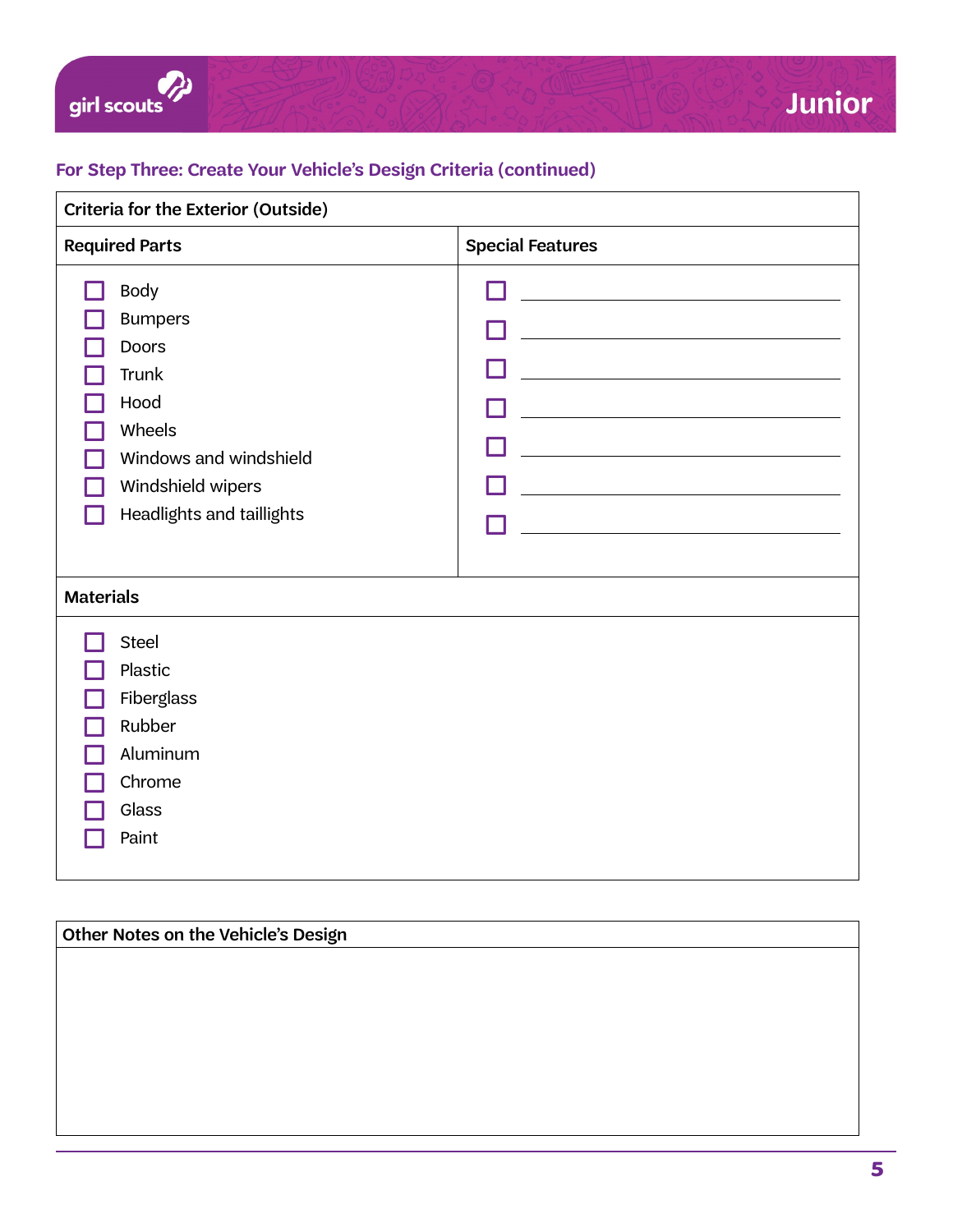

### **For Step Four: Sketch a Vehicle to Meet Your Criteria**

If you can imagine it, you can draw it! Creative designers draw their vehicles to share their ideas and let people see the special features they're including. They use their design criteria as a list of things to include in their drawings.

Creative designers will sketch their vehicle in several different ways. They'll draw the exterior, or outside, from different angles: the front, top, sides, and back. They'll draw the interior, or inside, too. And if there's a feature they really want people to notice, like a new kind of seat or steering wheel, they'll even draw a special picture of that.

#### Tips for Sketching Vehicles:

- Imagine your vehicle. Close your eyes and think about what your vehicle needs to do and how it will help your customer. What does it look like?
- Use your market research. Remember why your customer needs a special vehicle and how the vehicle will help them. Do your criteria and sketches reflect what your customer needs and wants, likes or dislikes?
- Start simple, then add details. First, draw the shape and size of your vehicle. Then, add in your criteria, including all the important parts and special features.
- Use tracing paper to try out different ideas. See what a special feature looks like before adding it to your sketch by drawing the feature on a piece of tracing paper. Then, place the tracing paper over your drawing to see if you like it as part of your final design.
- Sketch like a professional! Draw more than one view of your vehicle: top, side, back, or front. This helps others to understand what your vehicle looks like from every angle. Try to use long, continuous lines when you draw. For most vehicles, the distance between the front and back wheels is three wheels wide.
- Be bold! Use markers or colored pencils to add color to your sketches.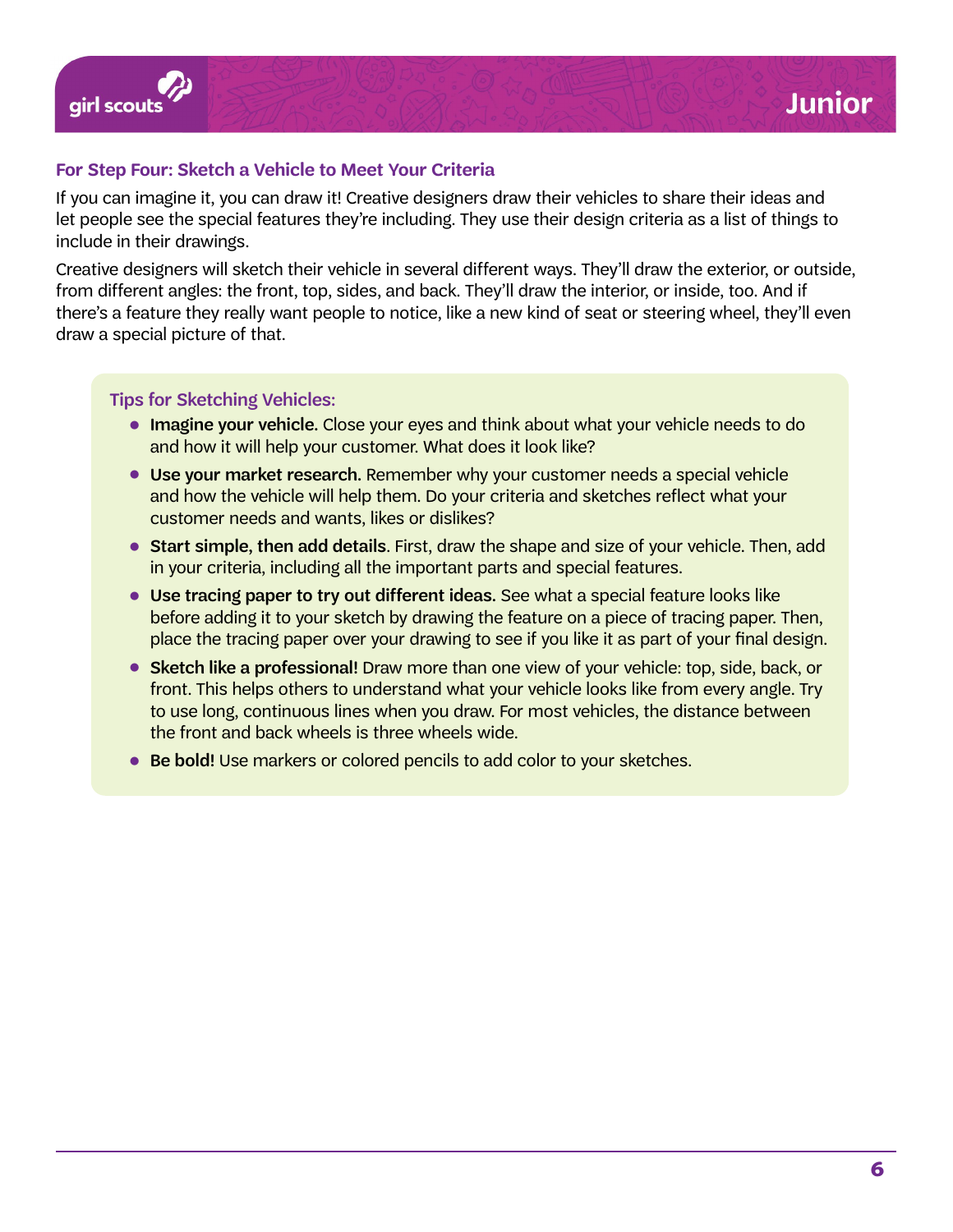

# **For Step Four: Sketch a Vehicle to Meet Your Criteria (continued)**

Here's an example of how a creative designer sketches the exterior:



Here's an example of how a creative designer sketches the interior:

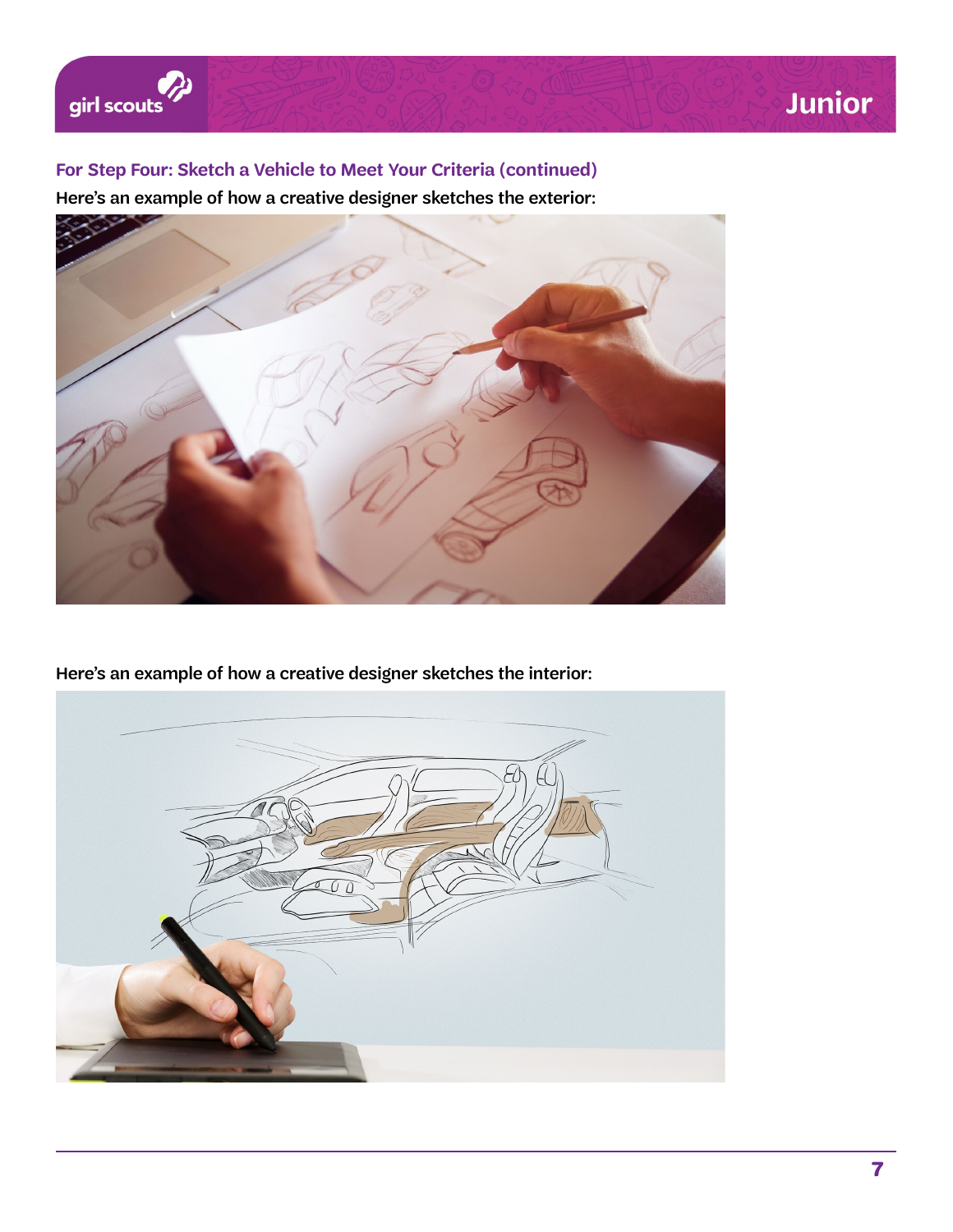

## **For Step Five: Sculpt and Share Your Vehicle**

Sketches are a great way to show people your ideas, but they're flat, or two-dimensional (2-D). A 3D model, made of clay, wood, or some other material, helps the designers to show their ideas and their design's shape from all angles.

Once you have a sketch of your vehicle, you can make a 3D model of your special vehicle out of clay. Your criteria checklist can help you remember all the parts to include.

#### Tips for Sculpting Vehicles:

- Learn how to use your material. Knead the modeling foam to soften it up. Then, use the different tools to shape and add details to the foam.
- Let your sketches be your guide. Don't forget to look at your sketches (front, back, top, and/or side) as you sculpt. If you can, use scissors to cut around your drawings (front, back, side, and top). Then, hold them up around the foam to show the 3-D shape of their vehicle from each angle.
- Start with the vehicle body, then add other parts and features. First, sculpt the body of your vehicle. Then, sculpt in the parts, features, and other design criteria, like the wheels, doors, etc. into the vehicle body.
- Use tools to add details. Use rolling pins, cookie cutters, or any other tools to shape the foam or add patterns and details. For example, you might use the tools to form the different parts, make cut outs, or stamp impressions.
- Show your vehicle's scale. Once you've finished your sculpted model, make a drawing to go behind your model showing people, trees, and other items to help people understand the size of your vehicle
- Don't worry about color. People can see your color choices in your sketches. The sculpted model lets people see the shape and features of your design.
- Be bold! If your foam dries in time, use markers to add color and other details to your model.
- Iteration is a good thing. It's okay to make changes to your design as you sculpt the model. That's what design is all about: exploring an idea and making it better.